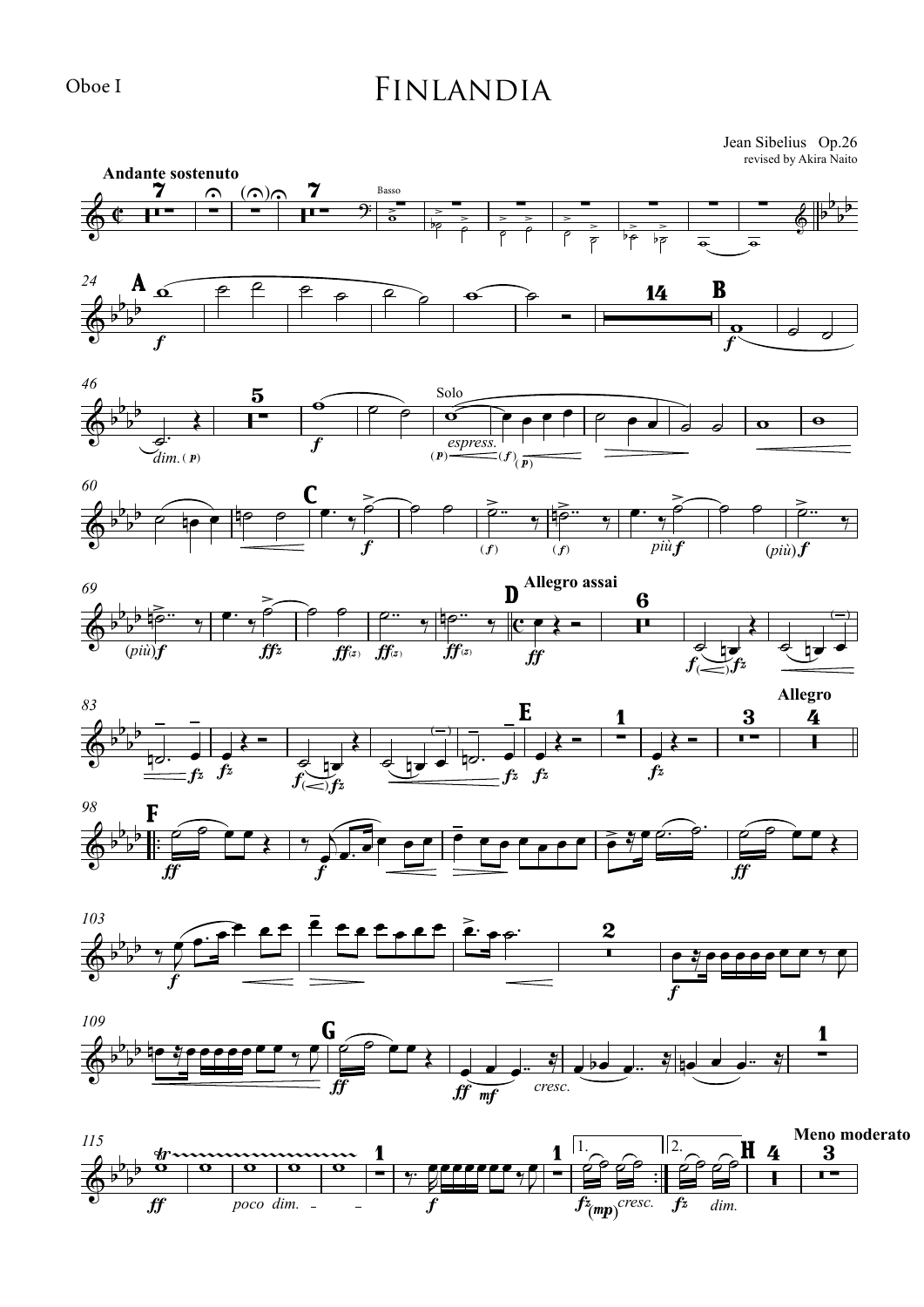Oboe I















![](_page_1_Figure_8.jpeg)

![](_page_1_Figure_9.jpeg)

![](_page_1_Figure_10.jpeg)